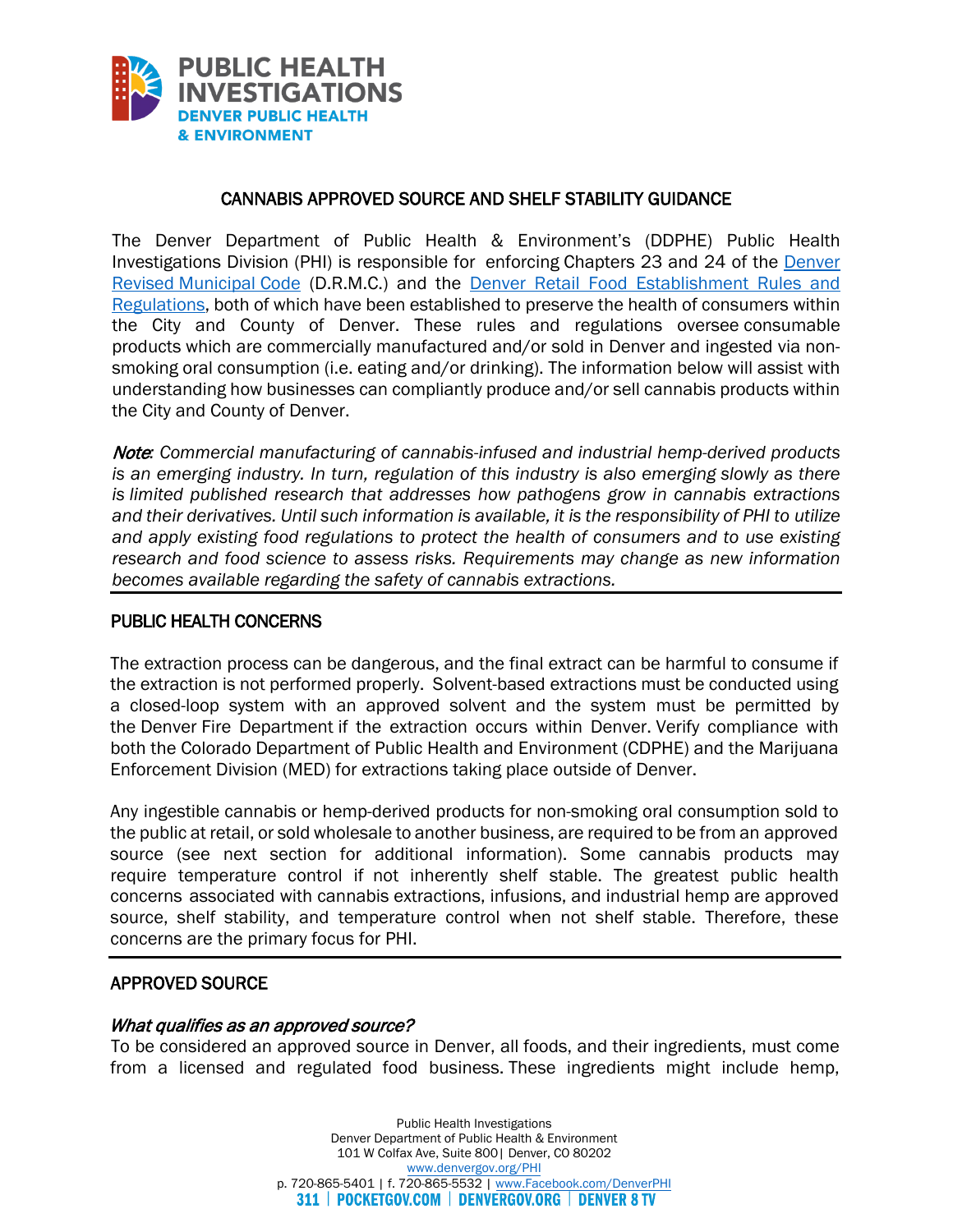cannabis, chocolate, gelatin, etc. DDPHE recognizes [CDPHE's approved source list](https://cdphe.colorado.gov/hemp-food) of Colorado manufacturers as well a[s licensed Marijuana Infused Products Facilities \(MIPs\)](https://sbg.colorado.gov/med-licensed-facilities) as approved sources.

 source standards to be considered an approved source in Denver. Both DDPHE and program which applies safe consumption criteria. To be considered an approved source, Hemp-derived food product manufacturers located outside of Colorado must meet approved CDPHE maintain the policy that hemp sourced outside the state shall utilize parts of the hemp plant that originate from a cultivator operating under a regulated industrial hemp [product must come from a licensed and inspected food-grade facility. Visit CDPHE's Hemp](https://cdphe.colorado.gov/hemp-food) in Food website for more information.

#### Required Registration*/Licensing for Non-marijuana Manufacturers*

Colorado hemp product manufacturers must register with CDPHE to be considered an approved source. Registration with CDPHE is also required if the business takes possession of the product being sold, even if the business only stores, packages, or brokers sales. Currently, there is no specific hemp product manufacturer registration for Denver, only a licensing requirement.

 If located in Denver, a business producing product that will be sold to another business for retail sales needs a *Denver wholesale food license*, in addition to the wholesale registration [with CDPHE. Denver retail cannabis businesses that sell potentially hazardous foods require](https://cdphe.colorado.gov/food-manufacturing-and-storage) [a Denver ret](https://drive.google.com/file/d/11aOAF-EFXamVgEd4EdIAvGtAhoFOIWEC/view)[ail food establishment license](https://www.denvergov.org/Government/Departments/Business-Licensing/Business-Licenses/Retail-Food-Establishment?BestBetMatch=retail%20food%20license|95c94ae0-247e-4b0c-b511-f9439cc122bd|c4f1b630-3cf4-4ec1-8110-c4784b6aa32e|en-US) when selling at a brick-[and-mortar location, or](https://drive.google.com/file/d/11aOAF-EFXamVgEd4EdIAvGtAhoFOIWEC/view)  [a Denver temporary retail food establishment license](https://www.denvergov.org/Government/Departments/Business-Licensing/Business-Licenses/Restaurant-Temporary?BestBetMatch=restaurant%20temporary%20license|95c94ae0-247e-4b0c-b511-f9439cc122bd|c4f1b630-3cf4-4ec1-8110-c4784b6aa32e|en-US) when selling at a temporary event, such as a festival or farmer's market. MED licensed facilities selling marijuana products are not subject to CDPHE registration or Denver wholesale food licensing. MED licensed facilities should ensure all ingredients are obtained from approved sources, including hemp derived ingredients.

### SHELF STABILITY

 takes place when a control step performed during production limits the formation All cannabis extractions, concentrates, and infusions intended for non-smoking oral consumption are considered a potentially hazardous food. Therefore, they must be refrigerated at 41°F or below, unless the business can provide PHI with documentation (upon request), that indicates the product meets the criteria of being shelf stable. Shelf stability of *Clostridium botulinum*.

# What is Clostridium botulinum?

 which can cause severe illness and even death. *Clostridium botulinum (C. botulinum)* is a bacterium whose spores are present on plant material and in soil. Spores are present in many plant material extractions and can survive cooking/pasteurization temperatures. These spores can spontaneously germinate (grow into bacteria) given the right conditions/substrate. The bacteria can produce a powerful toxin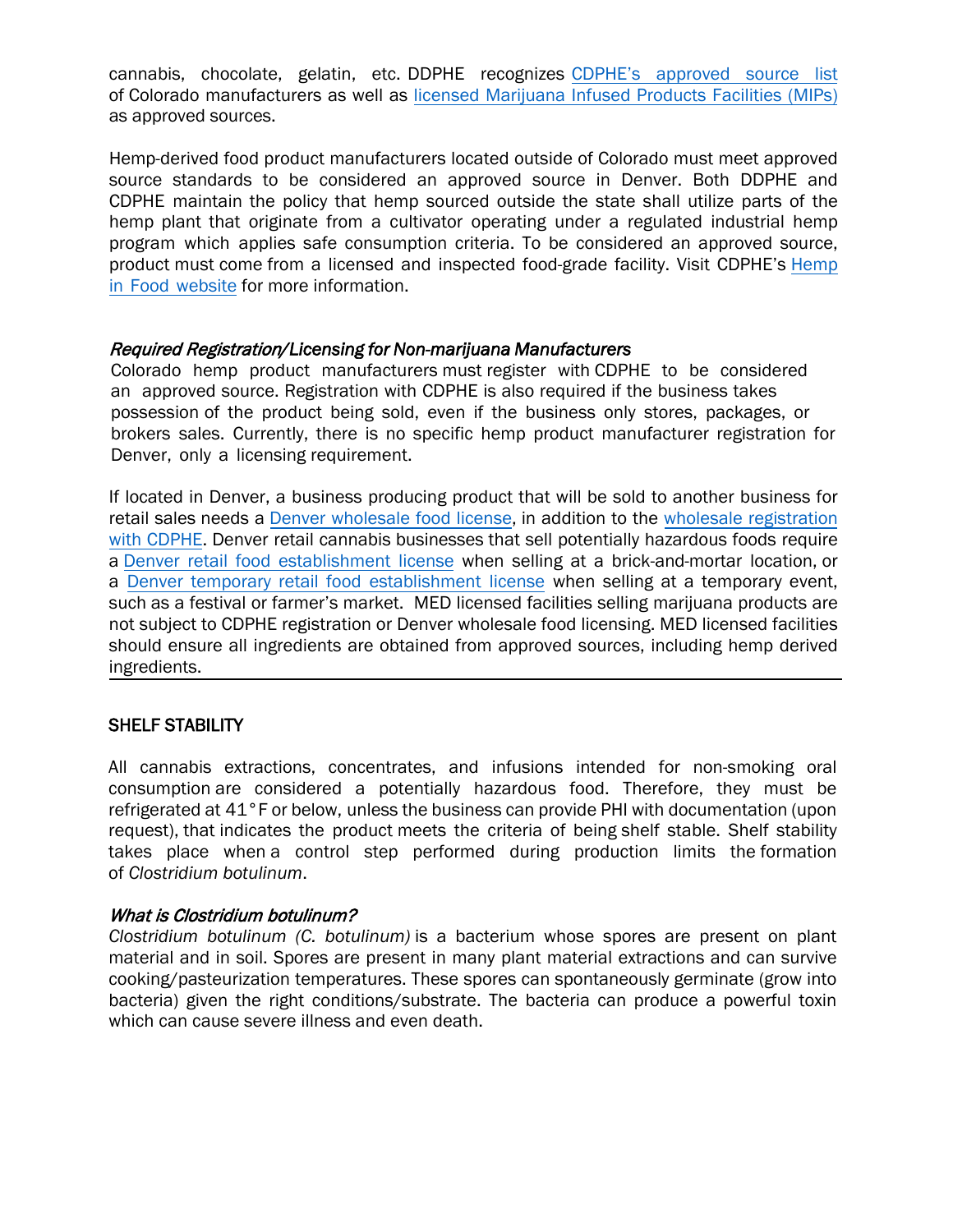### Products of concern

 eating and/or drinking) including, but not limited to infused oils, butters, honey, tinctures, and Cannabis extractions and concentrates intended for non-smoking oral consumption (i.e. beverages.

## What are the known controls for preventing C. botulinum toxin formation?

- Irradiating plant material destroys the spores and bacteria, preventing toxin formation.
- Refrigerating the plant material extractions/concentrates and derivatives at 41°F or below prevents the growth of existing *C. botulinum* spores.
	- *that have low water activity, such as most hard candies, cookies, and brownies,*  o *Please note that if a cannabis extraction, concentrate, or infusion has been continuously refrigerated and is then added as an ingredient into baked goods these baked products are considered shelf stable.*
- Immediate infusion of extracted cannabis concentrates into a 190/200-proof alcohol with no additional ingredients (including flavorings or additives) prevents the growth of *C. botulinum* spores provided the tincture is homogenous. Homogenous 190/200 proof alcohol tinctures are safe to store outside of refrigerated temperatures.
- There may be other effective controls to prevent growth of *C. botulinum* toxin, such as destruction of spores by heating to very high temperatures under pressure for a certain period of time, but no known research establishes the thresholds for these controls in cannabis derivatives.
	- o *Note: A process authority may be able to provide evidence of a shelf-stable product based on scientific principles.*

### Which cannabis infused foods can be stored at room temperature?

The Denver Rules and Regulations Governing Food Establishments, as well as state and federal regulations, allow only non-potentially hazardous foods to be stored indefinitely at room temperature. To be considered non-potentially hazardous, a cannabis-infused food must meet the following criteria:

- The cannabis extraction and/or infused ingredient must be handled properly, as described in this memo prior to being used as an ingredient.
- • The qualities of the food (water activity "aw" and/or acidity "pH") must be such that the food will not support rapid growth of microorganisms outside refrigerated temperatures. Acidity and/or water activity testing shall be conducted by an accredited laboratory, 3-samples from separate batches shall be tested, and all samples shall meet the criteria for a non-TCS (time/temperature control for safety) food as described in Tables A and B of the [2013 FDA Food Code.](https://www.fda.gov/media/87140/download)
- The characteristics of the food shall not create an anaerobic environment for spores to grow, unless spores have been destroyed through irradiation or another approved process, such as an adequate heat step. Oily foods such as salad dressings, sauces, olive oils, glycerin/glycerol-based products, etc. must be stored at refrigerated temperatures unless spores have been destroyed.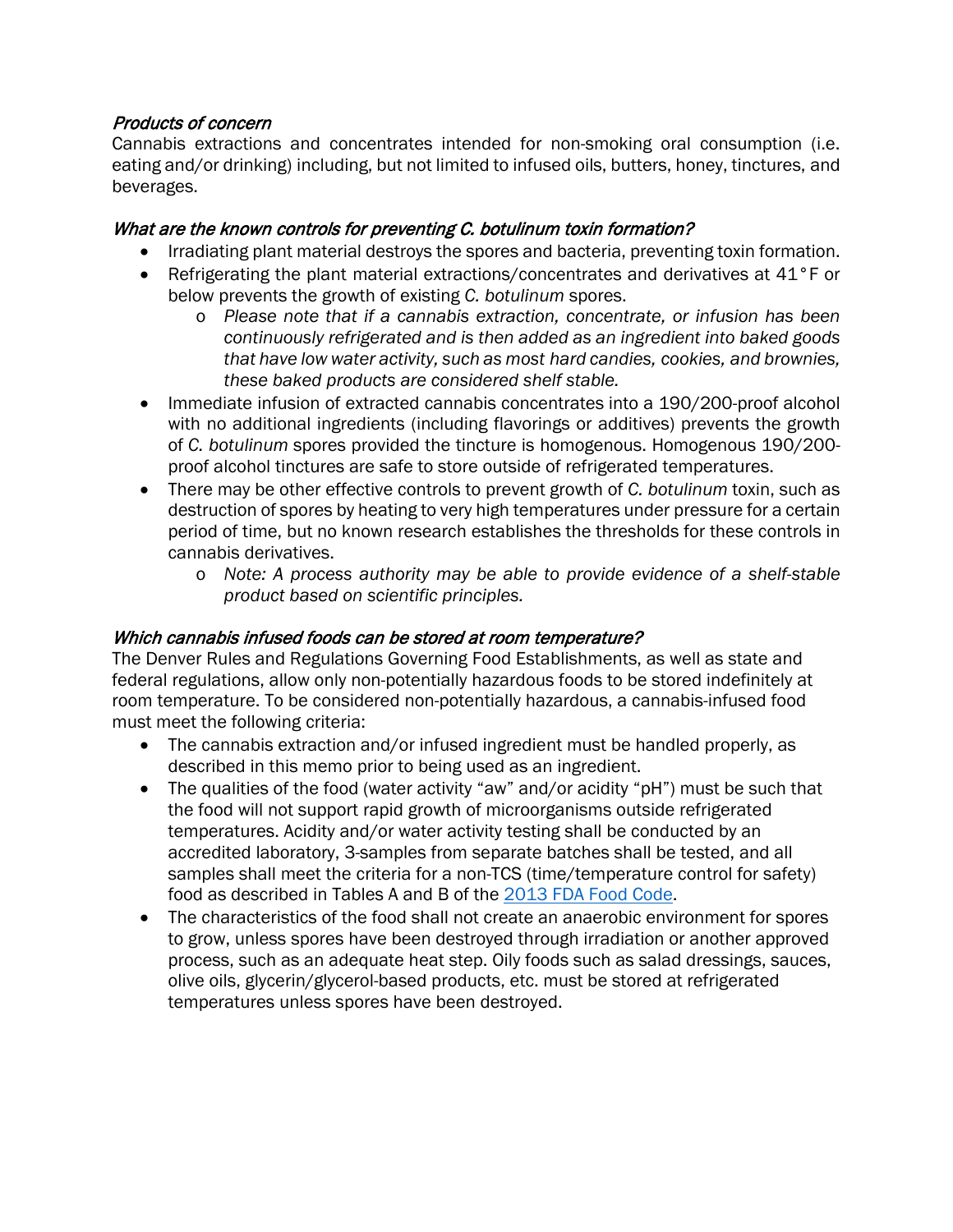## Thermal Heat Step Control Measure:

 below). Documentation may be requested. • An adequate heat step for destruction of bacterial spores must clearly be established above the line in the "z-range" on the thermal death time chart (see



 *from the American Can Company Figure 6.4. Thermal death time curve for Clostridium botulinum. Based on research results*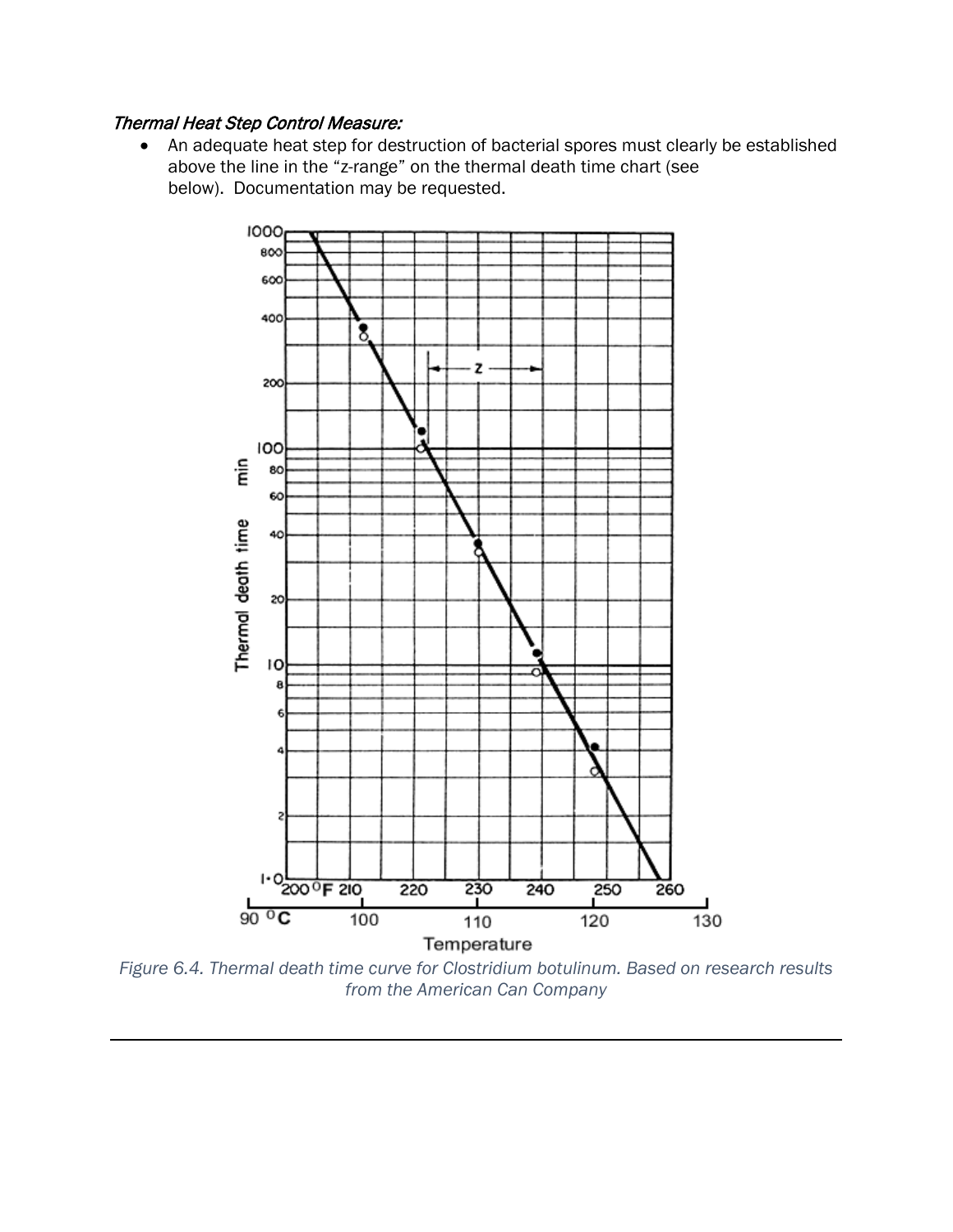## Approved Source and Shelf Stability Criteria

 products being produced and/or sold are from an approved source and/or are shelf stable. The following items shall be completed, and maintained onsite, to ensure all cannabis

- Copies of all applicable licenses from required agencies, including but not limited to:<br>
o CDPHE Wholesale Registration<br>
o Denver Wholesale License<br>
o Denver Retail Food License<br>
o Department of Agriculture License for i
	- o CDPHE Wholesale Registration
	- o Denver Wholesale License
	- o Denver Retail Food License
	- o Department of Agriculture License for industrial hemp products
- Complete list of products with product description
- Complete list of other ingredients and ingredient manufacturers
	- o Manufacturers of other ingredients shall meet approved source criteria
- In-house extraction standard operating procedures (SOPs)
- • Evidence of control measures to eliminate *C. botulinum*, such as time/temperature logs of heat step
- Invoices of plant material/documentation of source plant material

Affidavit. DDPHE will continue to offer guidance to the cannabis industry with a focus on food clarity on this topic. PHI will no longer issue shelf stability approval letters deeming cannabis products as nonpotentially hazardous. Instead, businesses will need to a complete a Shelf Stability safety education. Our team of cannabis subject-matter experts are available to assist with approved source and shelf stability questions and provide guidance to operators seeking

Please contact PHI at [phicomments@denvergov.org](mailto:phicomments@denvergov.org) with questions.

## **DEFINITIONS**

Approved Source: Foods and ingredients that come from a licensed and regulated food business.

Colorado Department of Public Health and Environment (CDPHE): The Colorado State Health Department.

Denver Department of Public Health & Environment (DDPHE): The City and County of Denver Health Department.

Homogeneity: Refers to how evenly distributed the cannabis extract is through a product. For example, if 10% of the infused portion of the cannabis product contains less than 20% of the total THC contained in the product, it is homogenous. Homogeneity allows users assurance that they are consuming a consistently prepared edible.

 Industrial Hemp: The plant of the genus *Cannabis* or any part of the plant, whether growing dry weight basis of any part of the plant of the genus *Cannabis*. or not, with a delta-9-tetrahydrocannabinol concentration that does not exceed 0.3% on a

Marijuana Enforcement Division (MED): The regulatory body tasked with licensing and regulating the Medical and Retail Marijuana industries in Colorado.